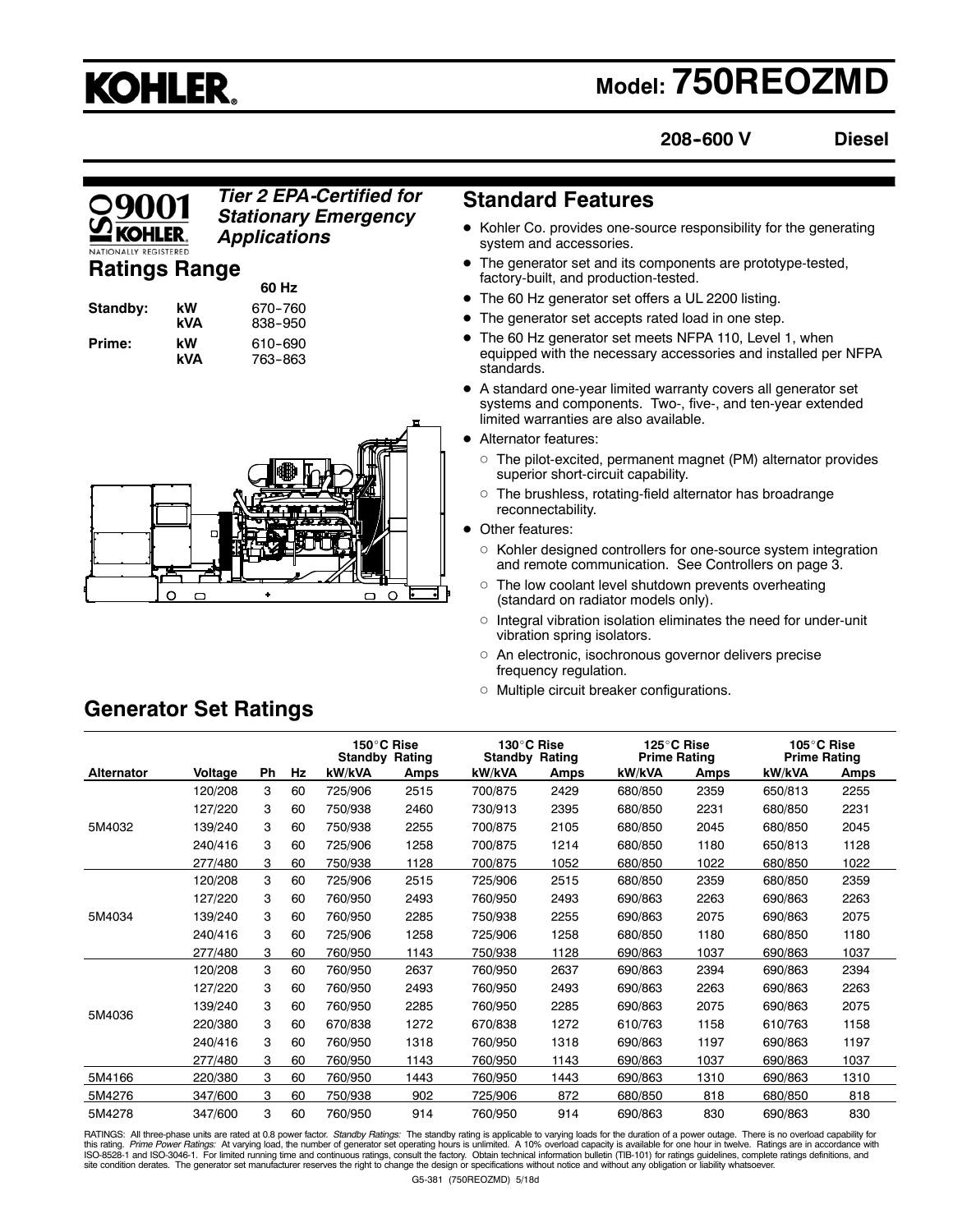# **Alternator Specifications**

| <b>Specifications</b>                    |                  | <b>Alternator</b>                             |  |
|------------------------------------------|------------------|-----------------------------------------------|--|
| Type                                     |                  | 4-Pole, Rotating-Field                        |  |
| Exciter type                             |                  | Brushless, Permanent-<br>Magnet Pilot Exciter |  |
| Leads: quantity, type                    |                  | 10, Reconnectable                             |  |
| Voltage regulator                        |                  | Solid State, Volts/Hz                         |  |
| Insulation:                              |                  | <b>NFMA MG1</b>                               |  |
| Material                                 |                  | Class H, Synthetic,<br>Nonhygroscopic         |  |
| Temperature rise                         |                  | 130°C, 150°C Standby                          |  |
| Bearing: quantity, type                  |                  | 1, Sealed                                     |  |
| Coupling                                 |                  | <b>Flexible Disc</b>                          |  |
| Amortisseur windings                     |                  | Full                                          |  |
| Rotor balancing                          |                  | 125%                                          |  |
| Voltage regulation, no-load to full-load |                  | <b>Controller Dependent</b>                   |  |
| One-step load acceptance                 |                  | 100% of Rating                                |  |
| Unbalanced load capability               |                  | 100% of Rated Standby<br>Current              |  |
| Peak motor starting kVA:                 |                  | (35% dip for voltages below)                  |  |
| 480 V                                    | 5M4032 (10 lead) | 2200                                          |  |
| 480 V                                    | 5M4034 (10 lead) | 2600                                          |  |
| 480 V                                    | 5M4036 (10 lead) | 3200                                          |  |

380 V 5M4166 (4 lead) 2800 600 V 5M4276 (4 lead) 2800 600 V 5M4278 (4 lead) 3900

- $\bullet$  NEMA MG1, IEEE, and ANSI standards compliance for temperature rise and motor starting.
- Sustained short-circuit current of up to 300% of the rated current for up to 10 seconds.
- Sustained short-circuit current enabling downstream circuit breakers to trip without collapsing the alternator field.
- Self-ventilated and dripproof construction.
- Superior voltage waveform from two-thirds pitch windings and skewed stator.
- Digital solid-state, volts-per-hertz voltage regulator with 0.25% no-load to full-load regulation.
- $\bullet$  Brushless alternator with brushless pilot exciter for excellent load response.

# **Application Data**

# **Engine Electrical**

| Ю<br>Шî |
|---------|
|---------|

| <b>Engine Specifications</b>               |                         |
|--------------------------------------------|-------------------------|
| Manufacturer                               | Mitsubishi              |
| Engine model                               | S12A2-Y2PTAW-2          |
| Engine type                                | 4-Cycle, Turbocharged   |
| Cylinder arrangement                       | 12 V                    |
| Displacement, L (cu. in.)                  | 33.93 (2071)            |
| Bore and stroke, mm (in.)                  | 150 x 160 (5.91 x 6.30) |
| Compression ratio                          | 15.3:1                  |
| Piston speed, m/min. (ft./min.)            | 576 (1890)              |
| Main bearings: quantity, type              | 7, Precision Half-Shell |
| Rated rpm                                  | 1800                    |
| Max. power at rated rpm, kWm (BHP)         | 900 (1207)              |
| Cylinder head material                     | Cast Iron               |
| Crankshaft material                        | <b>Forged Steel</b>     |
| Governor type                              | Flectronic              |
| Frequency regulation, no-load to full-load | Isochronous             |
| Frequency regulation, steady state         | ±0.25%                  |
| Frequency                                  | Fixed                   |
| Air cleaner type, all models               | Dry                     |
|                                            |                         |

## **Engine Electrical System** Battery charging alternator: Ground (negative/positive) Negative Volts (DC) 24 Ampere rating 30 Starter motor rated voltage (DC) Dual, 24 Battery, recommended cold cranking amps (CCA): Quantity, CCA rating each Two, 1150 Battery voltage (DC) 12

# **Fuel**

| <b>Fuel System</b>                          |              |
|---------------------------------------------|--------------|
| Fuel supply line, min. ID, mm (in.)         | 19 (0.75)    |
| Fuel return line, min. ID, mm (in.)         | 19 (0.75)    |
| Max. lift, engine-driven fuel pump, m (ft.) | 1.0(3.0)     |
| Max. fuel flow, Lph (gph)                   | 630 (166)    |
| Max. fuel pump restriction, kPa (in. Hg)    | 10(3.0)      |
| Fuel filter: quantity, type                 | 3, Cartridge |
| Recommended fuel                            | #2 Diesel    |
|                                             |              |

# **Exhaust**

| <b>Exhaust System</b>                                                         |                 |
|-------------------------------------------------------------------------------|-----------------|
| Exhaust manifold type                                                         | Dry             |
| Exhaust flow at rated kW, $m^3$ /min. (cfm)                                   | 208 (7344)      |
| Exhaust temperature at rated kW, dry<br>exhaust, $^{\circ}$ C ( $^{\circ}$ F) | 473 (883)       |
| Maximum allowable back pressure,<br>kPa (in. Hg)                              | 5.9(1.7)        |
| Exhaust outlet size at engine hookup,<br>$mm$ (in.)                           | See ADV drawing |

# **Lubrication**

| <b>Lubricating System</b>                                         |                      |  |
|-------------------------------------------------------------------|----------------------|--|
| Type                                                              | <b>Full Pressure</b> |  |
| Oil pan capacity, L (qt.) $\S$                                    | 100 (106)            |  |
| Oil pan capacity with filter, L (qt.) $\S$                        | 120 (127)            |  |
| Oil filter: quantity, type $\S$                                   | 3, Cartridge         |  |
| Water-Cooled<br>Oil cooler                                        |                      |  |
| Kohler recommends the use of Kohler Genuine oil and filters.<br>ş |                      |  |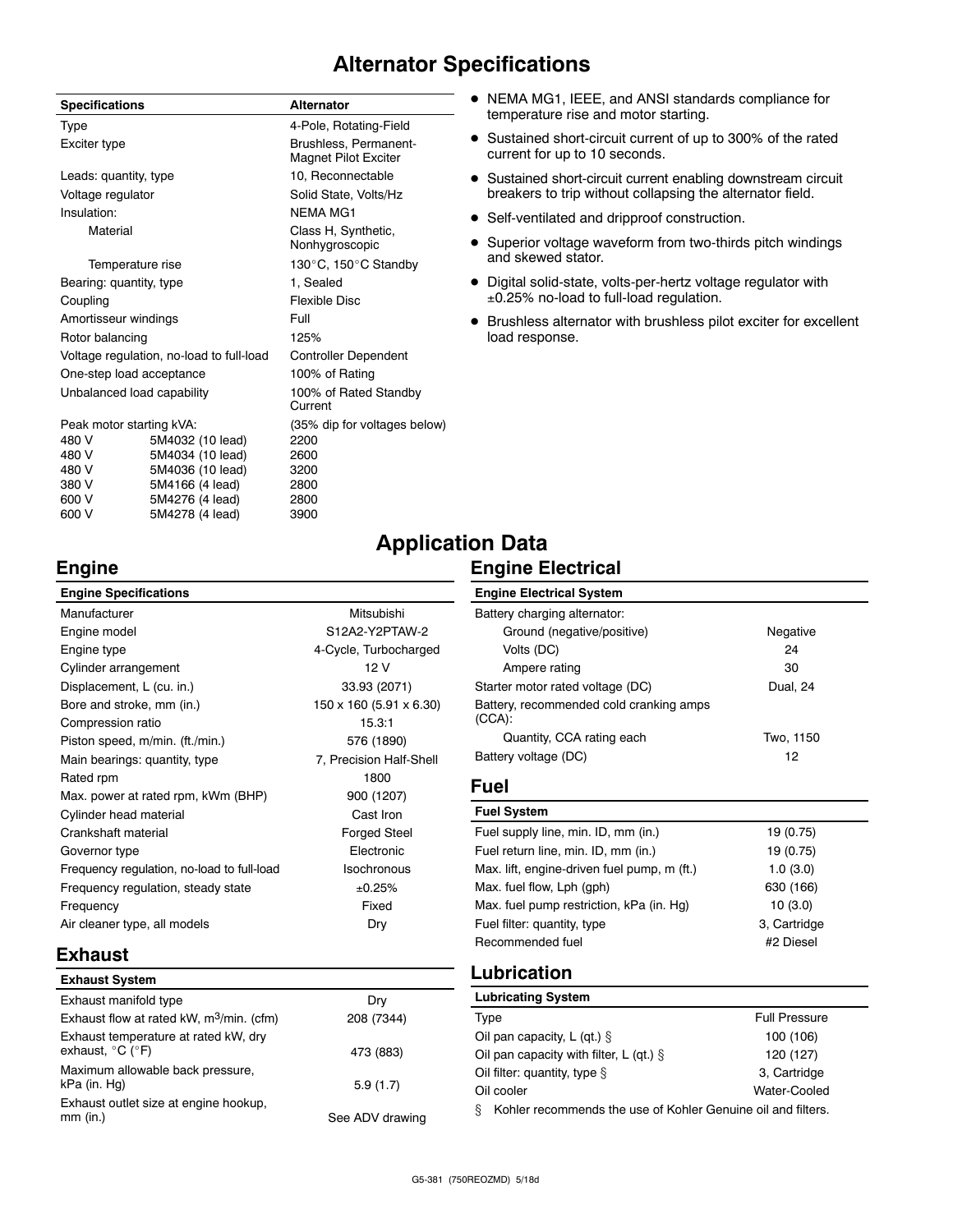# **Application Data**

# **Cooling**

| <b>Radiator System</b>                                                                       |             |
|----------------------------------------------------------------------------------------------|-------------|
| Ambient temperature, °C (°F)                                                                 | 50 (122)    |
| Engine jacket water capacity, L (gal.)                                                       | 100 (26.4)  |
| Radiator system capacity, including<br>engine, L (gal.)                                      | 303 (80)    |
| Engine jacket water flow, Lpm (gpm)                                                          | 1100 (291)  |
| Charge cooler water flow, Lpm (gpm)                                                          | 470 (124)   |
| Heat rejected to cooling water at rated kW,<br>dry exhaust, kW (Btu/min.)                    | 321 (18253) |
| Heat rejected to charge cooler water at<br>rated kW, dry exhaust, kW (Btu/min.)              | 252 (14341) |
| Water pump type                                                                              | Centrifugal |
| Fan diameter, including blades, mm (in.)                                                     | 1524 (60)   |
| Fan kWm (HP)                                                                                 | 40 (54)     |
| Max. restriction of cooling air, intake and<br>discharge side of radiator, kPa (in. $H_2O$ ) | 0.125(0.5)  |
| <b>Remote Radiator System†</b>                                                               |             |

| Exhaust manifold type                                               | Dry       |
|---------------------------------------------------------------------|-----------|
| Connection sizes:                                                   |           |
| Jacket water engine inlet, mm (in.)                                 | 95 (3.75) |
| Jacket water engine outlet, mm (in.)                                | 95 (3.75) |
| Intercooler water engine inlet, mm (in.)                            | 67 (2.63) |
| Intercooler water engine outlet, mm (in.)                           | 95 (3.75) |
| Static head allowable                                               |           |
| above engine, kPa (ft. H <sub>2</sub> O)                            | 98 (32.8) |
| $\pm$ Contact your local distributor for cooling system options and |           |

Contact your local distributor for cooling system options and specifications based on your specific requirements.

# **Operation Requirements**

| <b>Air Requirements</b>                                                                                                                                            |              |
|--------------------------------------------------------------------------------------------------------------------------------------------------------------------|--------------|
| Radiator-cooled cooling air,<br>$m^3$ /min. (scfm) $\ddagger$                                                                                                      | 1161 (41000) |
| Cooling air required for generator set when<br>equipped with city cooling water or remote<br>radiator, based on 14°C (25°F) rise,<br>$m^3$ /min. (scfm) $\ddagger$ | 416 (14700)  |
|                                                                                                                                                                    |              |
| Combustion air, m <sup>3</sup> /min. (cfm)                                                                                                                         | 78 (2763)    |
| Heat rejected to ambient air:                                                                                                                                      |              |
| Engine, kW (Btu/min.)                                                                                                                                              | 69 (3912)    |
| Alternator, kW (Btu/min.)                                                                                                                                          | 47 (2673)    |
| Air density = 1.20 kg/m <sup>3</sup> (0.075 lbm/ft <sup>3</sup> )<br>‡.                                                                                            |              |

| <b>Fuel Consumption</b>     |                       |
|-----------------------------|-----------------------|
| Diesel, Lph (gph) at % load | <b>Standby Rating</b> |
| 100%                        | 232.3 (61.4)          |
| 75%                         | 164.0 (43.3)          |
| 50%                         | 108.2 (28.6)          |
| 25%                         | 65.0 (17.2)           |
| Diesel, Lph (gph) at % load | <b>Prime Rating</b>   |
| 100%                        | 207.1 (54.7)          |
| 75%                         | 148.2 (39.2)          |
| 50%                         | 99.8 (26.4)           |
| 25%                         | 61.8 (16.3)           |
|                             |                       |

# **Controllers**



#### **APM402 Controller**

Provides advanced control, system monitoring, and system diagnostics for optimum performance and compatibility.

- $\bullet$  Digital display and menu control provide easy local data access
- $\bullet$  Measurements are selectable in metric or English units
- Remote communication thru a PC via network or serial configuration
- $\bullet$  Controller supports Modbus® protocol
- $\bullet$  Integrated hybrid voltage regulator with  $\pm 0.5\%$  regulation
- $\bullet$  Built-in alternator thermal overload protection
- NFPA 110 Level 1 capability

Refer to G6-161 for additional controller features and accessories.



#### **Decision-Maker<sup>®</sup> 550 Controller**

Provides advanced control, system monitoring, and system diagnostics with remote monitoring capabilities.

- Digital display and keypad provide easy local data access
- $\bullet$  Measurements are selectable in metric or English units
- Remote communication thru a PC via network or modem configuration
- Controller supports Modbus<sup>®</sup> protocol
- Integrated voltage regulator with  $\pm 0.25\%$  regulation
- $\bullet$  Built-in alternator thermal overload protection
- NFPA 110 Level 1 capability

Refer to G6-46 for additional controller features and accessories.



#### **Decision-Maker<sup>®</sup> 6000 Paralleling Controller**

Provides advanced control, system monitoring, and system diagnostics with remote monitoring capabilities for paralleling multiple generator sets.

- Paralleling capability with first-on logic, synchronizer, kW and kVAR load sharing, and protective relays
- $\bullet$  Digital display and keypad provide easy local data access
- $\bullet$  Measurements are selectable in metric or English units
- Remote communication thru a PC via network or modem configuration
- Controller supports Modbus<sup>®</sup> protocol
- $\bullet$  Integrated voltage regulator with  $\pm 0.25\%$  regulation
- $\bullet$  Built-in alternator thermal overload protection
- NFPA 110 Level 1 capability
- Refer to G6-107 for additional controller features and accessories.

Modbus<sup>®</sup> is a registered trademark of Schneider Electric.